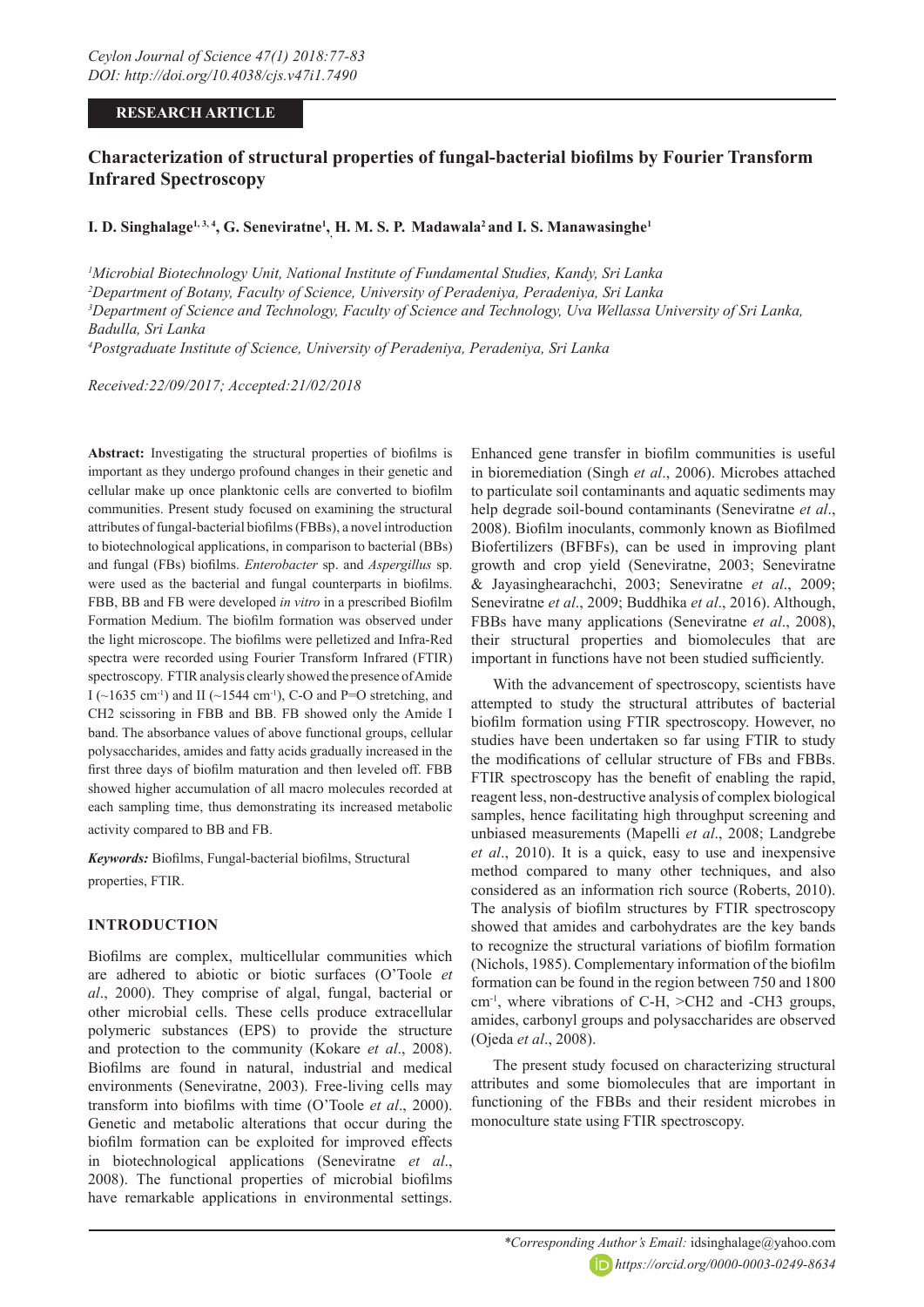# **MATERIALS AND METHODS**

## **Microbial cultures**

A fungal (*Aspergillus* sp.) and a bacterial strain (diazotrophic *Enterobactor* sp.) used to develop a fungal-bacterial biofilm (FBB) to promote the growth of strawberry (*Fragaria x ananassa*) were used as cultures in this experiment. All strains were isolated from the rhizosphere of cultivated strawberry.

### **Biofilm formation and monitoring**

FBs, BBs and FBBs were formed in 100 mL of Biofilm Forming Medium (BFM, a patented formulation) described in the protocols at the Microbial Biotechnology Unit (MBU) of the National Institute of Fundamental Studies (NIFS), Sri Lanka. The BFM medium without microbial strains was used as the control. Three replicates of culture flasks for each type of biofilm and the control were incubated under room temperature  $(25{\text -}28 \text{ °C})$  for six days in a shaker (80 rpm) by following complete randomized design. Morphological characteristics of biofilms were observed under a light microscope after mounting the cultures with lacto phenol cotton blue stain. Observations were taken after 0.25, 0.5, 1.5, 3 and 6 days from the inoculation of the medium.

## **Sampling**

Sub samples (20 mL) of the microbial cultures were collected (nondestructive) from each flask at different time intervals as stated above. Samples were centrifuged (6000 rpm for 20 min; SANYO Harrier 18/80) and the pellets were used to analyze the structural properties of biofilm formation using FTIR spectroscopy. Microbial pellets were vacuum dried (Eyela, VOS-4500, 50 °C, 48 hours) and fed to the Attenuated Total Reflectance (ATR) cell of FTIR spectrophotometer (FTIR, Thermo Nicolet, USA).

The absorbance spectra were recorded within the range of 900 - 1800 cm<sup>-1</sup> at a resolution of 4 cm<sup>-1</sup>. Each spectrum was produced by 256 scans. Spectra were collected and analyzed by OMINIC® software.

## **Data analysis**

Baseline of each spectrum was corrected by automatic base line correction function. Peak absorbance of functional groups was visualized in amide (1500 - 1800 cm-1), fatty acid  $(1400 - 1500 \text{ cm}^{-1})$  and polysaccharide  $(900 - 1200 \text{ cm}^{-1})$ windows in spectra (Naumann *et al*., 1982). Differences in peak absorbance values under each window were analyzed by General Linear Model (GLM). Treatment means were separated by Tukey's simultaneous mean separation test. Statistical analysis was performed in Minitab<sup>®</sup> 16.2.1, 2010.

# **RESULTS AND DISCUSSION**

#### **Morphology of biofilms**

In FBBs, the fungal filaments were acted as the surface for bacterial cells to colonize (Figure 1a, b, c). Similar observations of FBBs were also noted in previous studies (Bandara *et al*., 2005; Jayasinghearachchi & Seneviratne. 2006; Herath *et al*., 2013). The attachment of bacterial cells to fungal filaments was initiated within the first 6 hours of biofilm formation (Figure 1a). The highest number of bacterial cell attachments in FBB was observed after 12 hours (Figure 1b). Further, the detachment and reattachment of bacterial cells were also observed during the course of incubation. The accumulation of extracellular polymeric substances (EPS) was clearly observed during the maturation of FBB. The highest accumulation of EPS was observed in 1.5 days old FBB (Figure 1c). BB depicted EPS accumulation by enlarging cells over time. However,



**Figure 1:** Morphological characteristics of fungal (FB), bacterial (BB) and fungal-bacterial biofilms (FBBs). (a) initiation of bacterial cell attachment with fungal filament after 6 hours of inoculation (b) well developed FBB after 12 hours, (c) Maximum accumulation of extracellular polymeric substances (EPS) after 1.5 days (d) aggregation of bacterial cells in 3 days old BB, (e) colourless spaces in FB after 1.5 days (f) degradation of walls of fungal filaments after 6 days.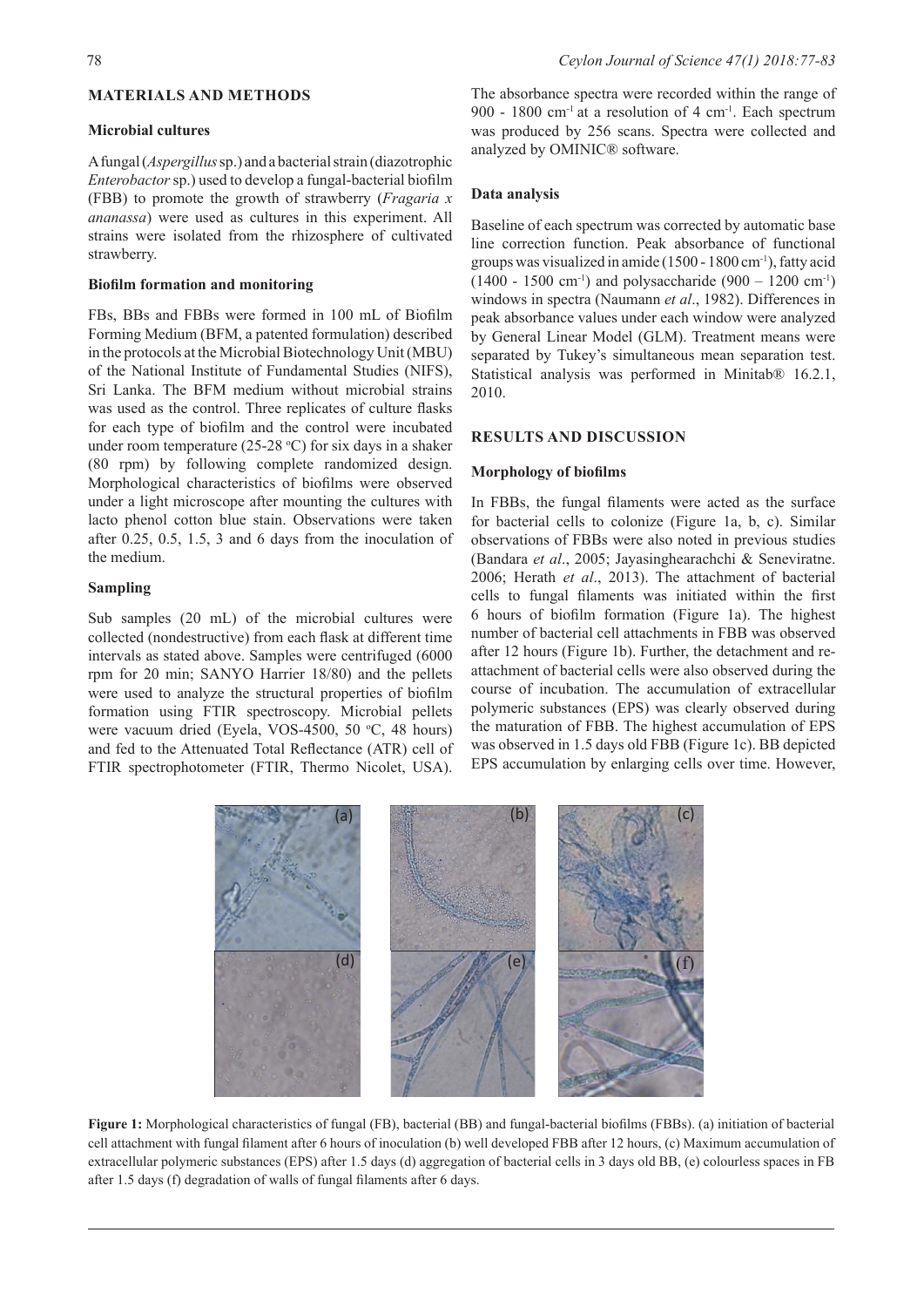### *I. D. Singhalage et al.*

the BBs did not show any characteristic shapes observed on abiotic surfaces (e.g. conical or mushroom) as noted in previous studies (Costerton *et al*., 1995). Thus, the BB in the present study can be classified as a biofilm formed by cells attaching with each other, providing biotic surfaces to the formation of the biofilm. Cell aggregation was observed on the 3rd day of the BB maturation (Figure 1d). Architectural models of FBs have been studied in detail of clinically important microbe, *Candida albicans* (Fanning & Mitchell, 2012). Presence of extracellular matrix (ECM) makes the structural heterogeneity and metabolic diversity among FBs (Fanning & Mitchell, 2012). In the present study, the density of fungal filaments increased with time. Mucilaginous appearance was noted in 3 and 6 days old biofilms. In addition, colorless spaces were observed in 1.5days old fungal filaments (Figure 1e) and the degradation of filament walls was observed once the FB reached its 6<sup>th</sup> day of development (Figure 1f).

# **Characterization of structural attributes during**

# **biofilm formation**

FTIR spectra of FBB, BB and FB are shown in Figure 2. Formation of FBBs and BB produced common absorption bands at 1234, 1402, 1455, 1544 and 1635cm-<sup>1</sup>. The FBB produced two unique bands at 1057 and 1077 cm-1. BB produced one unique band at 1060 cm-1. Tentative assignment of the bands corresponding to above absorbance frequencies are given in Table 1. In our study, amide I and II bands were prominent in FBB and BB, as they are characteristic features of many bacterial strains (Naumann *et al*., 1982). The IR spectra recorded for BB and FBB were comparable to that of some *Caulobacter* spp*.*  biofilms, because proteins of *Caulobacter* spp. cell internal organization are co-conserved across many diazotrophs (Nivens *et al*., 1993; McAdams and Shapiro, 2011)**.**

 The initial growth of FB was rather slow. Thus, it was hard to capture IR spectra for immature FB. The first spectrum of the FB was captured when it was 3 days old and it visualized two peaks for Amide I band  $(\sim 1635 \text{ cm}^{-1})$ and P-O and C-O bond stretching  $(\sim 1080 \text{ cm}^{-1})$ . Amide II band was not observed in the FB during the study period (Figure 2c).

The changes of IR band intensities of the biofilms over time are given in Figures  $3a - f$ . Except the P-O and C-O stretching, the intensities of all the other bands significantly increased in the FBB with time. A similar observation was also noted with the BB. The intensities of P-O and C-O stretching and Amide I bands showed no significant change with the maturation of the FB. Generally, in all biofilms, band intensities increased within the first 3 days, and then started to stabilize gradually. *Caulobacter* sp. biofilm also showed a similar trend during the first 3 days of maturation, before leveling off gradually (Nivens *et al*., 1993), possibly due to the cellular similarities mentioned above.

The window-wise data of FTIR spectra were used to explain the concentrations of polysaccharides, amides and fatty acids of biofilms. Structural polysaccharides significantly increased during the formation of FBB (Figure 4a). However, in BB and FBB, polysaccharide concentration did not significantly change with time (Figure 4a). The highest average concentration of polysaccharides was observed in 3-day old FBB (Figure 6a). The concentrations of amides present in biofilms are given in figure 4b. The concentrations of amide based compounds increased significantly in FBB over time. However, in BB, the concentrations of amide based compounds significantly decreased from 0.5 day to 1.5 days followed by an increase. Amide concentration of FB did not change with time. Fatty acid concentration of FBB significantly increased from 0.5 day to 3 day, and then was maintained at a static level (Figure 4c). Cellular fatty acid concentration of the BB did not significantly change with time (Figure 4c). However, fatty acid concentration of FBB was higher in all sampling times than that of the BB and FB (Figure 4c). The FB did not express absorbance bands in fatty acid window during the study period.

**Table 1:** Assignment of the main bands of IR spectra recorded in the study and their respective references.

| Band frequency (cm <sup>-1</sup> ) | <b>Band assignment</b>                                                       | <b>References</b>                                                  |
|------------------------------------|------------------------------------------------------------------------------|--------------------------------------------------------------------|
| ~1057                              | Carbonyl and alcoholic groups                                                | (Suresh, 2012)                                                     |
| ~1060                              | C-O stretching and C-O deformation                                           | (Yang <i>et al.</i> , 2007)                                        |
| ~1077                              | C-O stretching in carbohydrate                                               | (Zhao <i>et al.</i> , 2006)                                        |
| ~1080                              | P-O and C-O stretching                                                       | (Nivens <i>et al.</i> , 1993)                                      |
| $\sim$ 1234 ( $\sim$ 1235)         | $P=O$ stretch                                                                | (Nivens <i>et al.</i> , 1993)                                      |
| $\sim$ 1402                        | $C=O$ symmetric stretching of $COO$                                          | (Erukhimovitch et al., 2005)                                       |
| ~1455                              | Alkanes, alicyclic CH2scissor                                                | (Mistry, 2009)                                                     |
| ~1544                              | Amide II, N-H bending, C-N stretch of<br>proteins and peptides               | (Muyonga <i>et al.</i> , 2004)                                     |
| ~1635                              | Amide I, $\geq$ C=O stretch and C-N bending of<br>protein and peptides amide | (Naumann et al., 1982; Nivens et al.,<br>1993; Bosch et al., 2006) |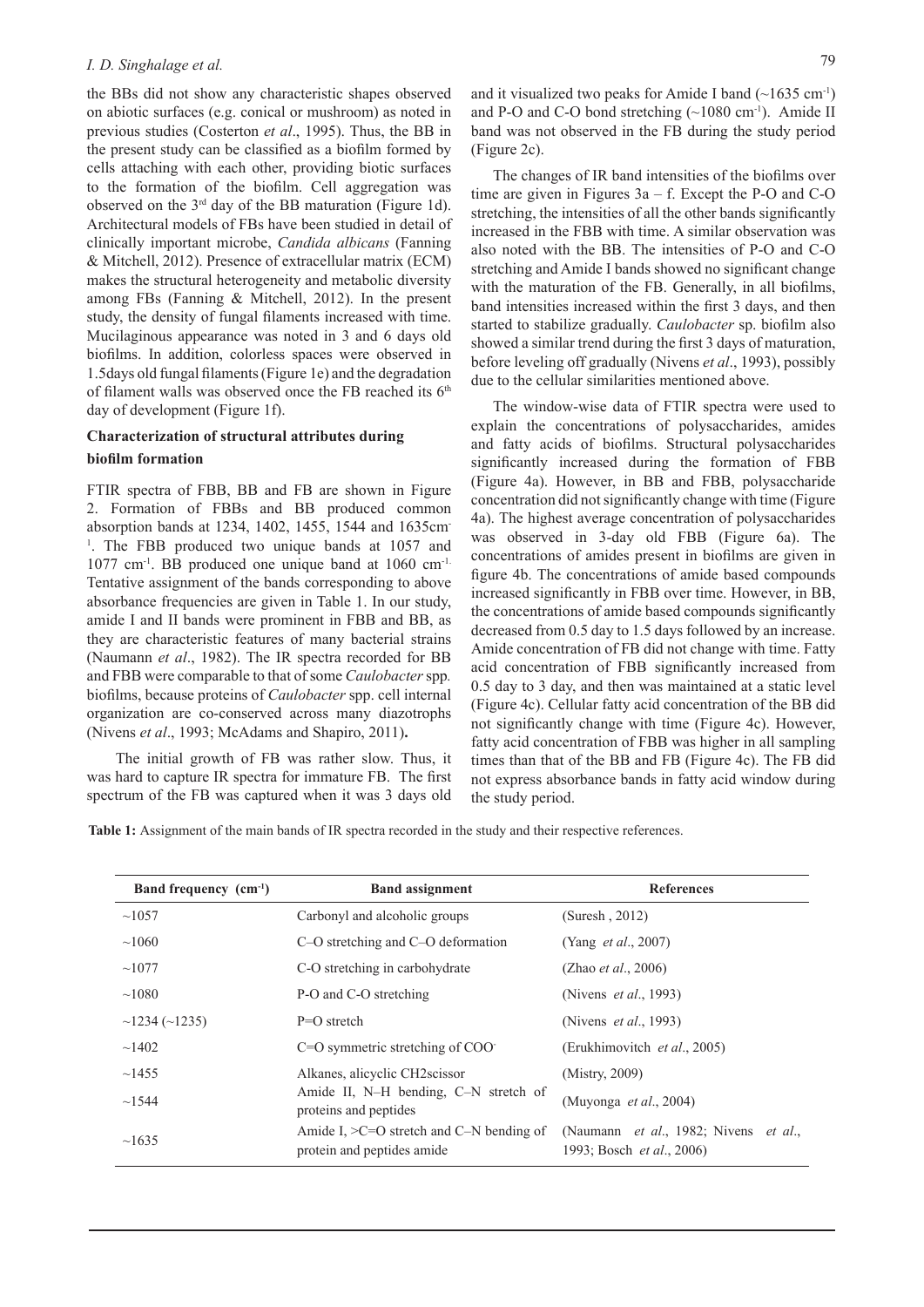

**Figure 2:** Comparison of the FTIR spectra (1800 - 900 cm-1) of (a) fungal-bacterial (FBB), (b) bacterial (BB) and (c) fungal biofilm (FB) under four maturation stages, 0.5, 1.5, 3 and 6 days. The spectra have been vertically displaced to enhance the clarity.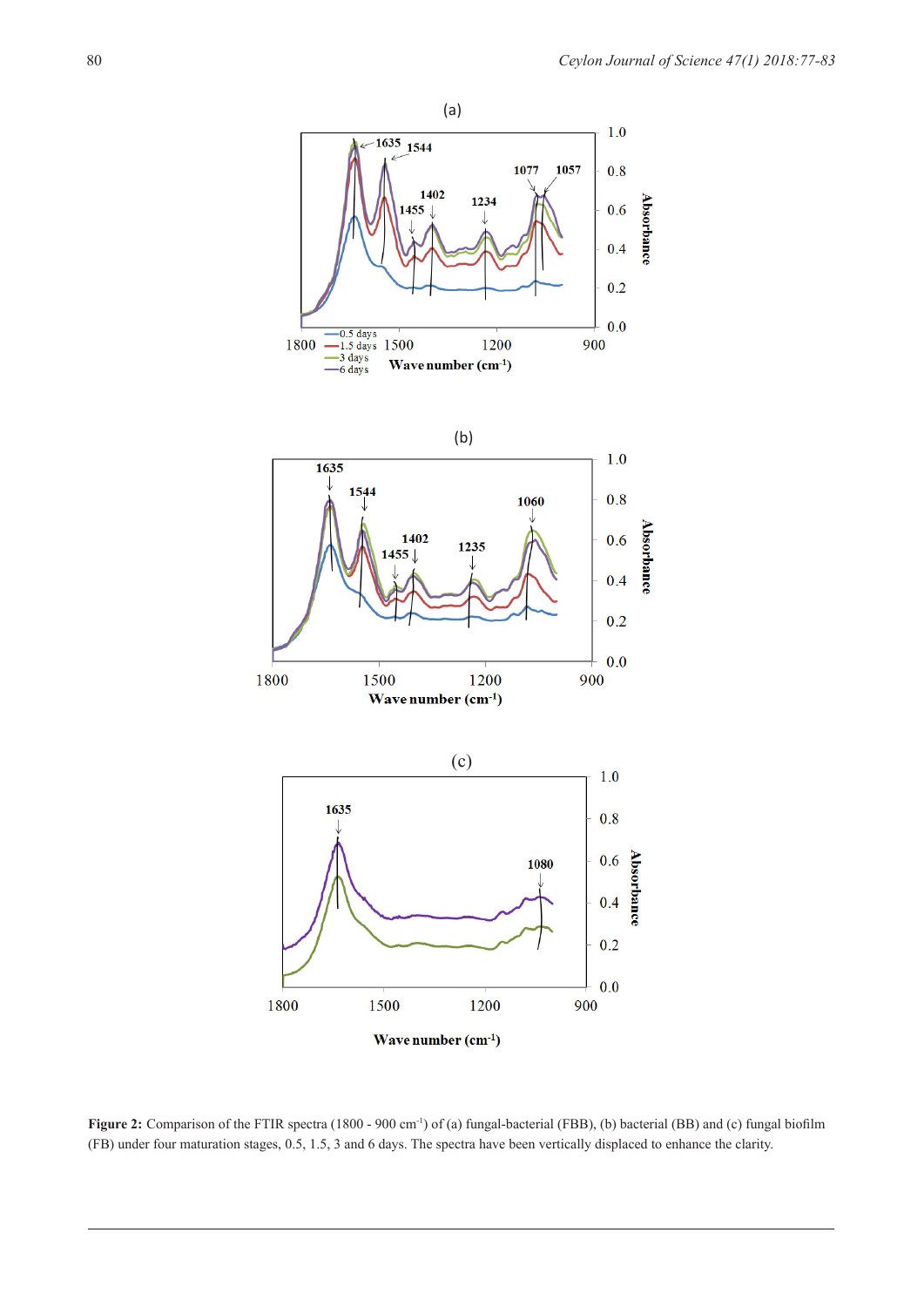*I. D. Singhalage et al.*



**Figure 3:** Change in concentration as reflected from absorbance of (a) P-O and C-O stretching, (b) C-O stretch in carboxylate ion, (c) Amide I band, (d) Amide II band, (e) CH<sub>2</sub> scissoring and (f) P=O stretch of fungal-bacterial (FBB), bacterial (BB) and (c) fungal biofilm (FB) with the maturation. Concentrations with the same letter along a line of the same interaction are not significantly different at 5% probability level.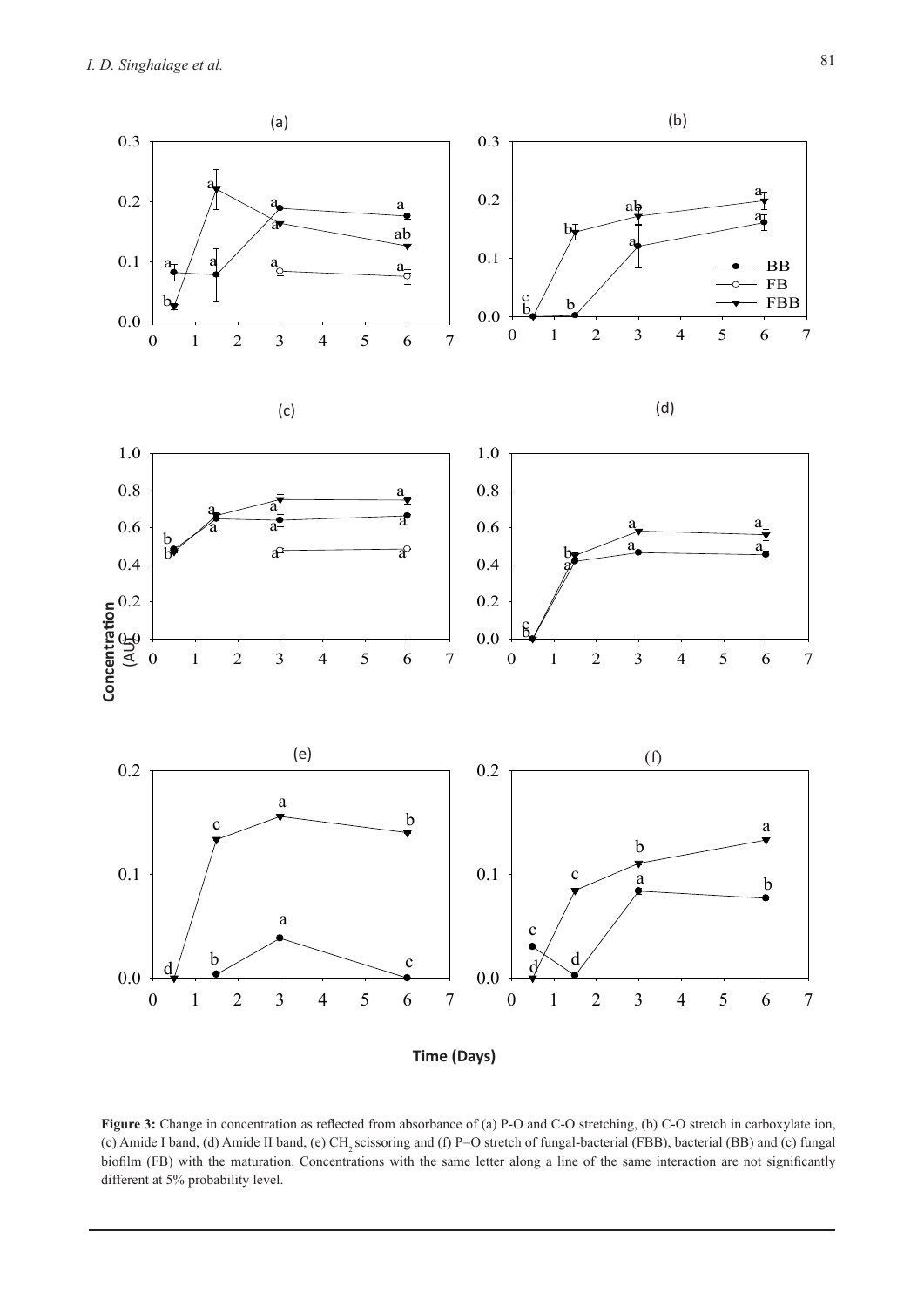

**Figure 4:** Changes in concentrations of polysaccharides (a), amides (b) and fatty acids (c) of fungal-bacterial (FBB), bacterial (BB) and fungal biofilm (FB) with time 0.5, 1.5, 3 and 6 days. . Data were gathered from polysaccharide (900 – 1,200 cm<sup>-1</sup>), amide (1,500 – 1,800 cm-1) and fatty acids (1,400 – 1,500 cm-1) windows of FTIR spectra. Concentrations with the same letter along a line of the same interaction are not significantly different at 5% probability level.

## **CONCLUSIONS**

All three biofilms showed distinct morphological characteristics during their formation. The FBB showed higher morphological heterogeneity during the formation in comparison with the other two biofilms (BB and FB). Cellular polysaccharides, amides and fatty acids drastically increased during the early stages of biofilm formation and maturation before reaching a static phase. A higher accumulation of cellular polysaccharides and amides was observed in the FBB. In conclusion, FTIR spectroscopy can be recommended as a rapid, informative and powerful tool in comparative studies in evaluating structural properties of FBBs, BBs and FBs.

#### **ACKNOWLEDGEMENT**

The study was partially funded by University Grants Commission of Sri Lanka (UGC/ICD/RG/02/2012/10). We acknowledge Mr. Anura Pathirana, Chief Technical Officer of the National Institute of Fundamental Studies for his excellent technical assistance.

#### **REFERENCES**

- Bandara, W.M.M.S., Seneviratne, G., Kulasooriya, S.A. (2006). Interactions among endophytic bacteria and fungi: effects and potentials. *Journal of Bioscience* **31**:645-650.
- Bosch, A., Serra, D., Prieto, C., Schmitt, J., Naumann, D., Yantorno, O. (2006). Characterization of *Bordetella pertussis* growing as biofilm by chemical analysis